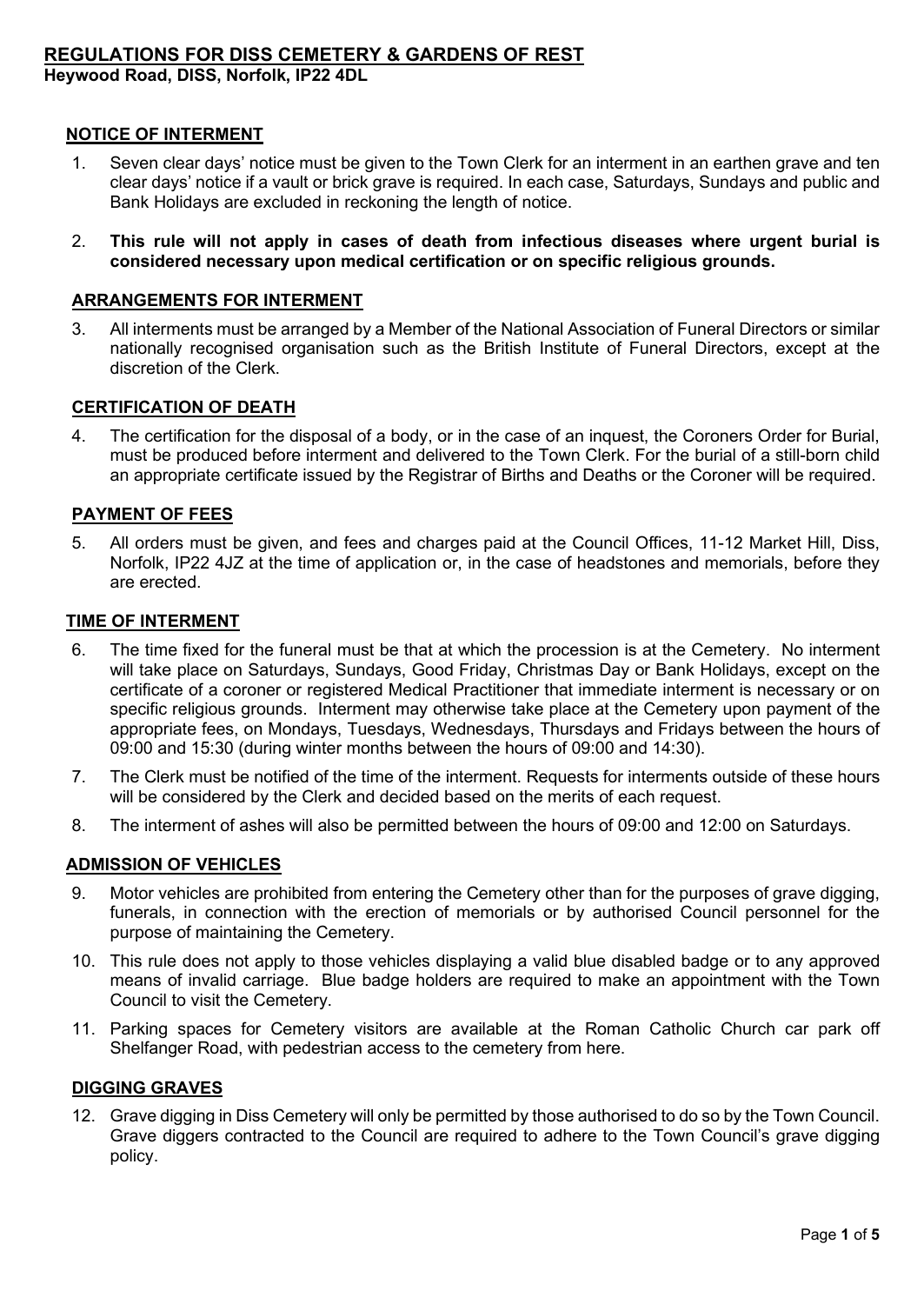# **RE-OPENING OF GRAVES**

- 13. The owner or executor shall be responsible for arranging the removal of all memorials on the re-opening of graves and the replacement of same within 18 months but must be carried out according to the NAMM Code of Working Practice and comply to BS8415. The cost of such removal must be borne by the owner, and the Council will not be responsible in the event of a monument or stone becoming broken or damaged, lost or destroyed during the work.
- 14. When re-erecting a memorial, if it is intended to change or add wording, a copy of the proposed inscription with a drawing in duplicate showing the form and dimensions proposed must be left at the Town Council offices one month prior to installation for approval.
- 15. No body shall be buried in any vault or walled grave unless the coffin is separately entombed in an airtight manner, that is, by properly cemented stone or brickwork, which shall never be disturbed.

# **DEPTH OF GRAVES**

16. No grave shall be deeper than 8 feet, but the Council, if they find it impractical for any reason, reserve the right to specify the maximum depth to which the grave can be dug. No body shall be buried in a grave in such a manner that any part of the coffin is less than 3 feet below the level of any ground adjoining the grave.

### **SITE OF GRAVES**

17. Allocation of rights to grave plots and burials will be on application as per the plan kept by the Town Clerk. Burials will not be allowed in the Chapels, or within 10 feet from the walls thereof. The Southern portion of the grounds are consecrated, and the Northern portion is unconsecrated.

# **EXCLUSIVE RIGHT OF BURIAL**

- **18. The purchase of Exclusive Rights of Burial refers to the right to be buried in the grave space mentioned in the Exclusive Right Certificate and NOT the purchase of the land itself. It is only the Right of Burial which expires at the end of the term (currently 100 years) and present legislation does not allow any human remains to be disturbed. As registered Owner of the Grant of Exclusive Right of Burial, you have the automatic right to be buried in the grave. You may also allow others to be buried in the grave (space permitting).**
- a) The charge for Exclusive Right of Burial is payable in addition to the ordinary interment and other fees, and entitles the person to whom the grant is made, to the Exclusive Right of Burial in that grave for 100 years after which time the Council may permit burials in any unused space. Once the grant owner has deceased, the Exclusive Right of Burial must be transferred to a new owner, for which a fee is payable. This transfer must take place before consent for any memorial to be erected or any further interments other than that of the owner will be granted. The Council will permit a memorial to be placed only over a grave in which Exclusive Right of Burial has been granted, subject to the Council's regulations and charges relating to monuments.
- b) The fee payable for Exclusive Right of Burial is per person, plots purchased for two interments will incur two ERB fees.
- c) Where no Exclusive Right of Burial has been purchased or the term of Exclusive Right of Burial has expired, the Council reserves the right to make further burials in the same grave at a later date and therefore it is not possible to permit the erection of kerbstones, headstone or other memorials.
- d) No assignment of the Exclusive Right of Burial in a grave will be allowed unless the Deed of Grant has been properly endorsed by the Town Clerk.

### **MONUMENTS**

- 19. For the avoidance of doubt, 'monuments' is defined as any headstone, kerbstone, plinth, flat stone, tablet or stone vase for which permission to erect or install must be obtained.
- 20. No monument of any sort can be erected or placed on any grave in the main Cemetery where the Exclusive Right of Burial has not first been purchased.
- 21. All foundations of monuments, the fixing of or removal of the same and other work connected with the installation of monuments, must be carried out in accordance with best practice guidance as provided by the National Association of Memorial Masons (NAMM), copies of which are available at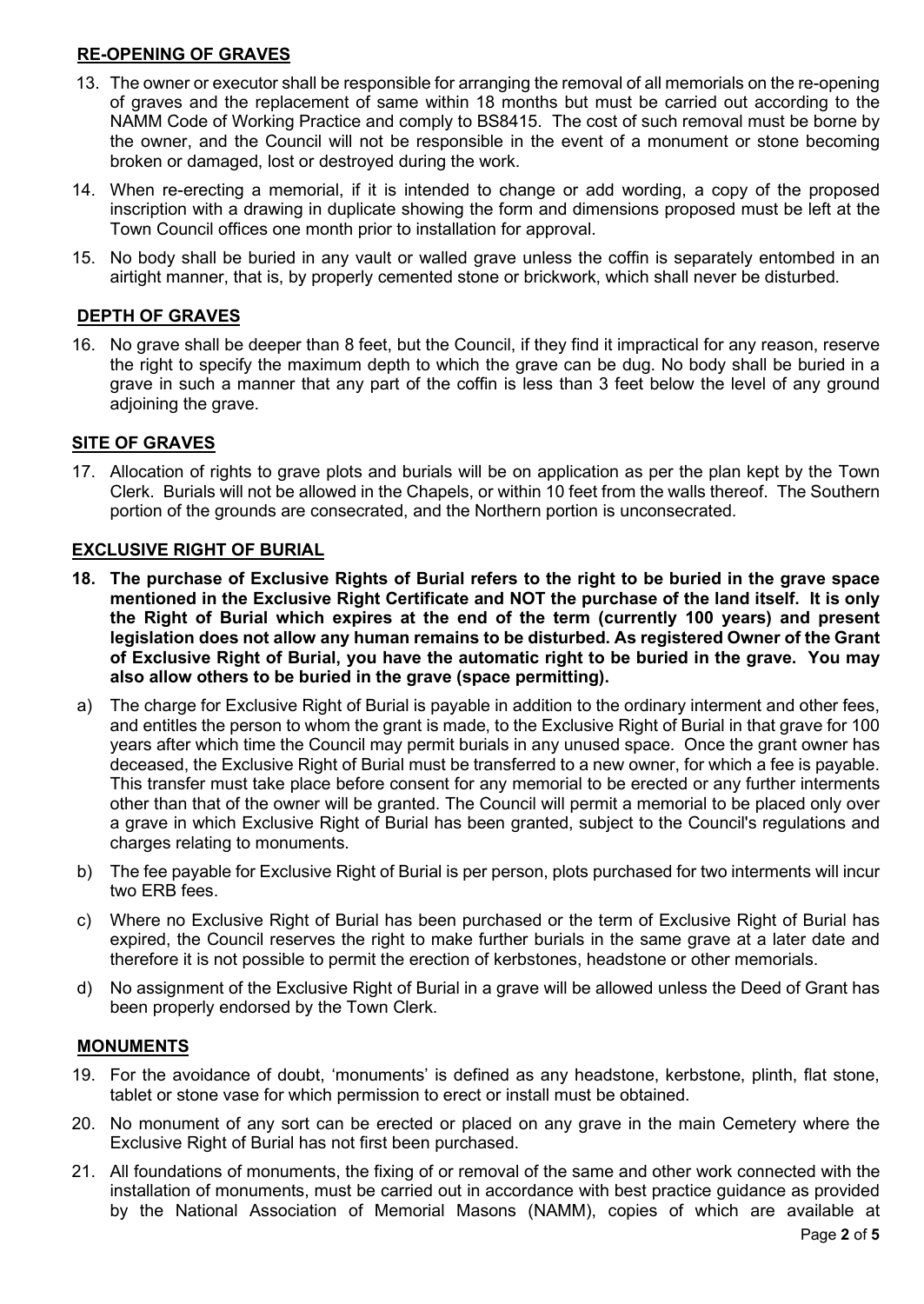[https:www.namm.org.uk.](https://www.namm.org.uk/)

- 22. Any persons undertaking such works must use such means as are deemed necessary by the Council for the protection of the grass and the paths during the progress of the work. Such persons shall, upon completion of the work, clear away any unused materials or any other rubbish deposited on the site of the works to the satisfaction of the Town Clerk or other such officer as may be nominated by the Council.
- 23. All memorials must be erected in strict accordance with the current NAMM Code of Working Practice and comply with BS8415. Visit<https://www.namm.org.uk/> for details. A Certificate of Compliance, which ensures that the manufacture and installation has been carried out to the highest industry standards must be issued with every memorial installation and a copy provided to the Town Council. This undertaking stands throughout the life of the memorial. The Council reserves the right to remove any memorial installed after May 2010, which does not have a Certificate of Compliance.
- 24. This clause does not apply to memorials commemorating cremated remains. The Council requires that all memorials over 20" must be erected on a foundation measuring a minimum of 18" back to front, insuring a higher degree of stability. Unless hard natural stone is used, reinforced concrete must be at least 3" thick. Memorials can only be erected a minimum of six months, preferably 12 after the burial. If the memorial is erected before the first anniversary, the Memorial Mason is responsible for realignment if tilting of more than five degrees occurs within five years on any memorial. During the period between burial and erection of a memorial, temporary vases may be placed, but these must be made from a non-glass material.
- 25. Monuments can only be erected or placed on a grave in Diss Cemetery with the consent of the Town Clerk. A drawing of each proposed monument and inscription showing the form and dimensions must be sent to the Council at least one month prior to installation for approval. The Council reserves the right to remove any monument that has been installed without consent.
- 26. The grave reference number must be inscribed on all monuments.
- 27. All questions regarding the suitability of monumental inscriptions in the consecrated part of the ground are ultimately determinable by the Bishop of the Diocese.
- 28. All monuments shall, after erection, be kept in good repair by the owner and the Council reserves the right to have them repaired or removed at the owners' expense if monuments are not well maintained.
- 29. No shrubs, plants or flowers may be planted within the Cemetery or on any grave therein nor may any shrubs, plants or flowers be cut or carried away without consent. The Council reserve the right to prune, cut down or dig up and remove any shrub, plant or flower planted without authorisation or which, in its opinion, has become unsightly or overgrown.
- 30. The placement of glass in any form in the Cemetery is expressly forbidden.
- 31. Any item placed in the Cemetery without the express permission of the Town Clerk, is done so at the owners' risk and the Council does not accept any liability for such items. The Council reserves the right to remove any item, which causes an obstruction to the general maintenance of the Cemetery.
- 32. The Council reserves the right to periodically test the memorials for safety and take whatever action is deemed necessary.

### **GARDENS OF REMEMBRANCE**

- 33. The size of each plot shall not exceed 26" x 15" and after interment will be covered by a concrete or similar slab 26" x 15".
- 34. This plot is for one interment, but a spouse or other close relative may be interred later under the same base slab.
- 35. No other ashes may be interred in the same plot without the express wish or consent of the nearest relative.
- 36. All Cremation urns should be interred with a minimum of 18" depth to the top of the casket.
- 37. There is no provision for Exclusive Rights of Burial and plots are allocated in rotation.
- 38. A memorial may be erected not exceeding 24" x 12" x 4" in size no memorial shall be more than 24" high and made of natural stone not less than 2" thick. Provision may be made in the base stone for a flower container. No free-standing containers or glass vases are permitted. No flat stones are permitted.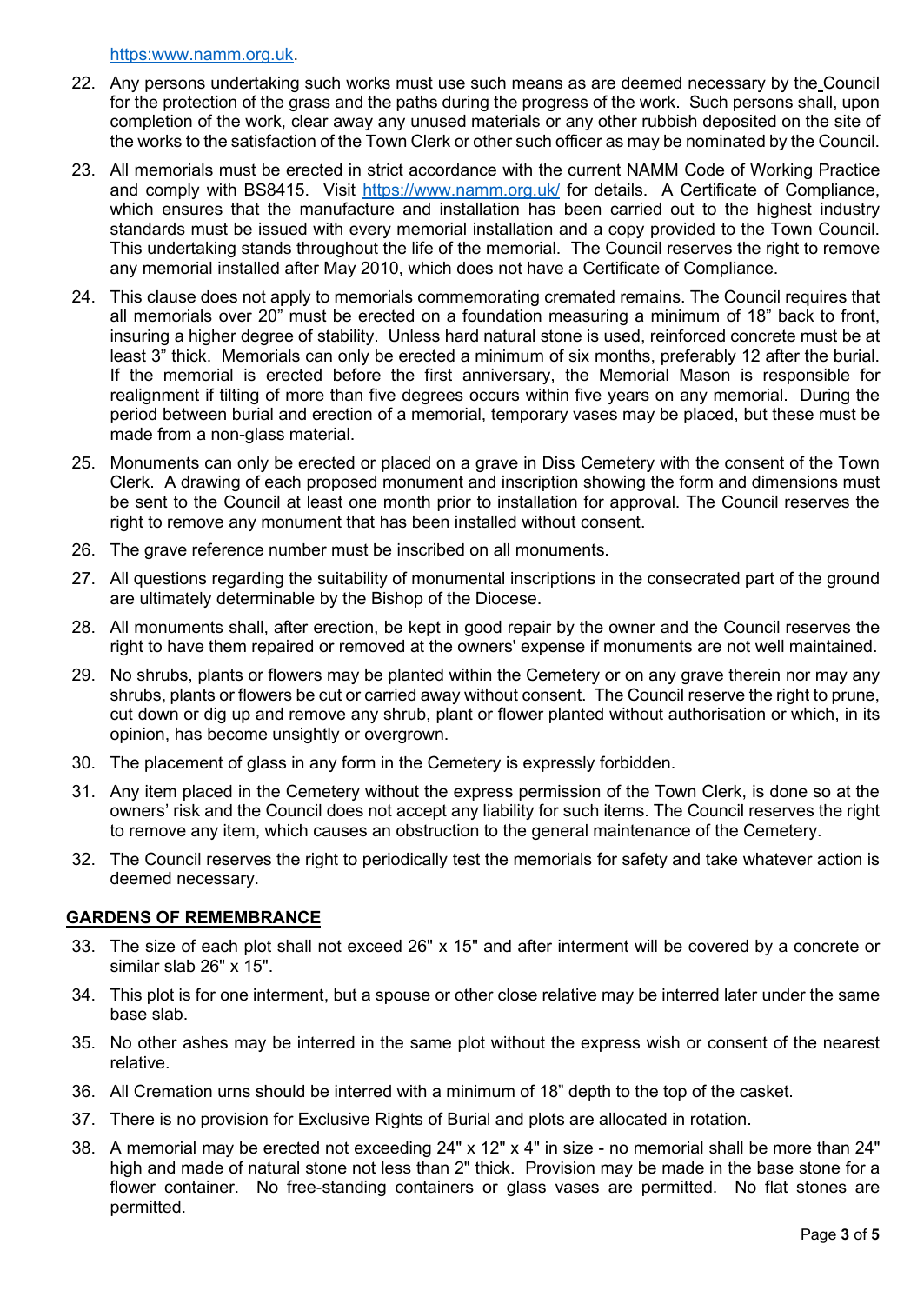39. The memorial may be lettered to allow if desired, space for a second inscription and all memorials must be fixed to the bases by half inch diameter, non-ferrous dowel pins.

# **SCATTERING OF ASHES**

40. Scattering of ashes is permitted in Diss Cemetery, by agreement of the Town Clerk and must be completed in accordance with the Cremation Act 1930 and The Local Authorities Cemeteries Order 1977 Section 10.6.

# **CHAPEL OF REMEMBRANCE**

41. Plaques, the design of which must be submitted to the Town Clerk for approval, may be erected in the Chapel of Remembrance.

# **REGISTER OF BURIALS**

42. A Register of the Burials, both in the consecrated and unconsecrated portions of the ground is kept at the Council Office where, at all reasonable times, searches may be made, and photocopies obtained upon payment of the proper fees.

### **PLAN OF THE CEMETERY**

43. A plan of the Cemetery showing the situation of the graves and interments is kept at the Council Offices and may be seen without charge Monday to Friday, 9.30am to 1.30pm.

### **PUBLIC ACCESS**

44. The Cemetery will be open to the public between 8am and half an hour before sunset daily. Outside these hours, the Cemetery will be closed, and access is prohibited except by personnel authorised by the Town Clerk.

### **PROHIBITIONS**

- 45. Children under the age of ten years of age will not be admitted, except under the care of a responsible person and all visitors will be expected to observe perfect decorum in all respects.
- 46. No dogs except guide dogs.
- 47. Smoking within the Cemetery is strictly prohibited.
- 48. Consumption of alcohol within the Cemetery is strictly prohibited.
- 49. The riding of horses, cycles and motorcycles within the Cemetery is strictly prohibited.
- 50. No persons shall be allowed to offer goods for sale or to solicit orders for the sale of any goods within the Cemetery. Offenders will be liable to expulsion.
- 51. No pet/animal remains will be allowed.

### **CONDUCT**

52. Any person who shall wilfully destroy or injure any building, wall, or fence belonging to the Council, or destroy or injure any tree or plant therein, or put up any bill therein or on any wall thereof, or wilfully destroy, injure, or deface any monument, tablet, inscription or grave stone, or do any other wilful damage, play at any game or sport, or discharge fire-arms (save at a military funeral) in the burial ground, or wilfully and unlawfully disturb any person assembled therein for the purpose of burying anybody therein, or commit any nuisance within the grounds, is liable to prosecution.

### **VARIATION OF REGULATIONS**

53. The Council reserves the right from time to time to make alterations or additions to the foregoing Regulations consistent with the Burial Acts. The Regulations of Her Majesty's Secretary of State, under the Burial Acts and applicable to the Cemetery must be considered as incorporated herewith.